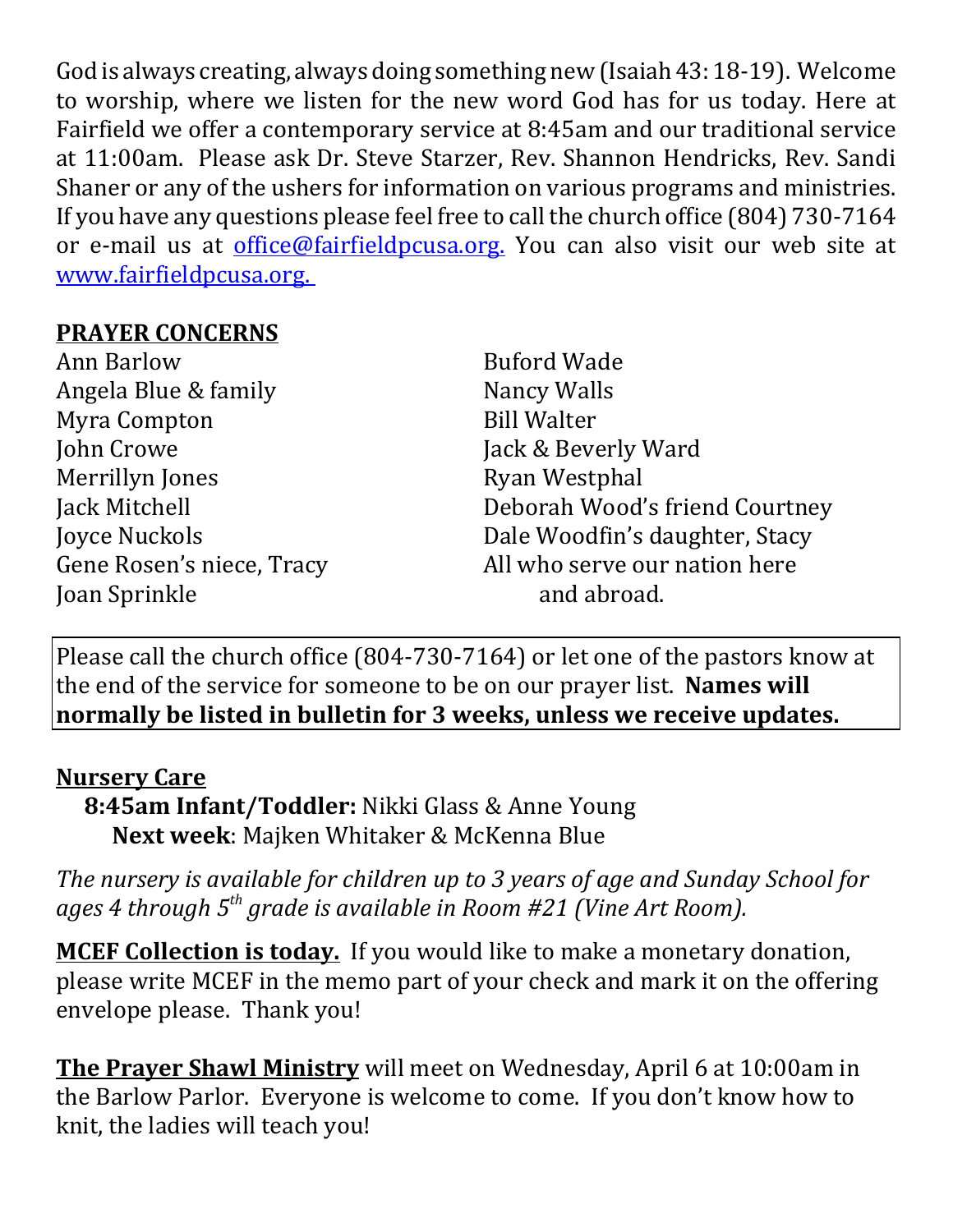**The Super Singles** will get together **next Sunday** and go to Gus' Italian Café on Bell Creek Road immediately following the 11:00am service. Everyone is welcome to join us!

**The Women Circles** will meet next Tuesday, April 12<sup>th</sup>. The Fellowship Circle will meet at 10:00am in the Open Door Classroom and the Joyful Readers' Circle will meet at 7:00pm in the Heritage Hall. Please join us!

**First quarter contribution statements** are located on the table outside of the Family Center and in the back of the narthex. Please stop by and pick yours up. Thank you for being good stewards!

**The Deacons have put together more "blessing socks"** for our members to take and share with those who are homeless in our area. They contain a pair of socks, a bottle of water, a bottle of hand sanitizer, a toothbrush, a paper with resources and a gift card for McDonald's or some place similar. Please feel free to take one and keep it in your car to share with someone who would appreciate this blessing!

**There are still many dates available to sign up for flowers.** The cost is \$25 and you can give them in memory, honor, or in celebration of someone special. Please check out the flower calender located on the bulletin board near the small kitchen.

## **Easter at Fairfield**

Apr. 10 Palm Sunday: Services at 8:45am and 11:00am. Come waive a palm!

- Apr. 14 Maundy Thursday Service with Communion, 7:00pm in the sanctuary.
- April 15 Tenebrae Service at 7:00pm in the sanctuary.
- April 16 Easter Egg Hunt starting at 12:00 noon in the Family Center.
- April 17 EASTER! A community Easter Sunrise Service will be held here at 7:00am. Meet at the crosses. Easter Services will be held at 8:45am in the Family Center and 11:00am in the sanctuary.

Please remember to bring fresh flowers to decorate our cross on the lawn!